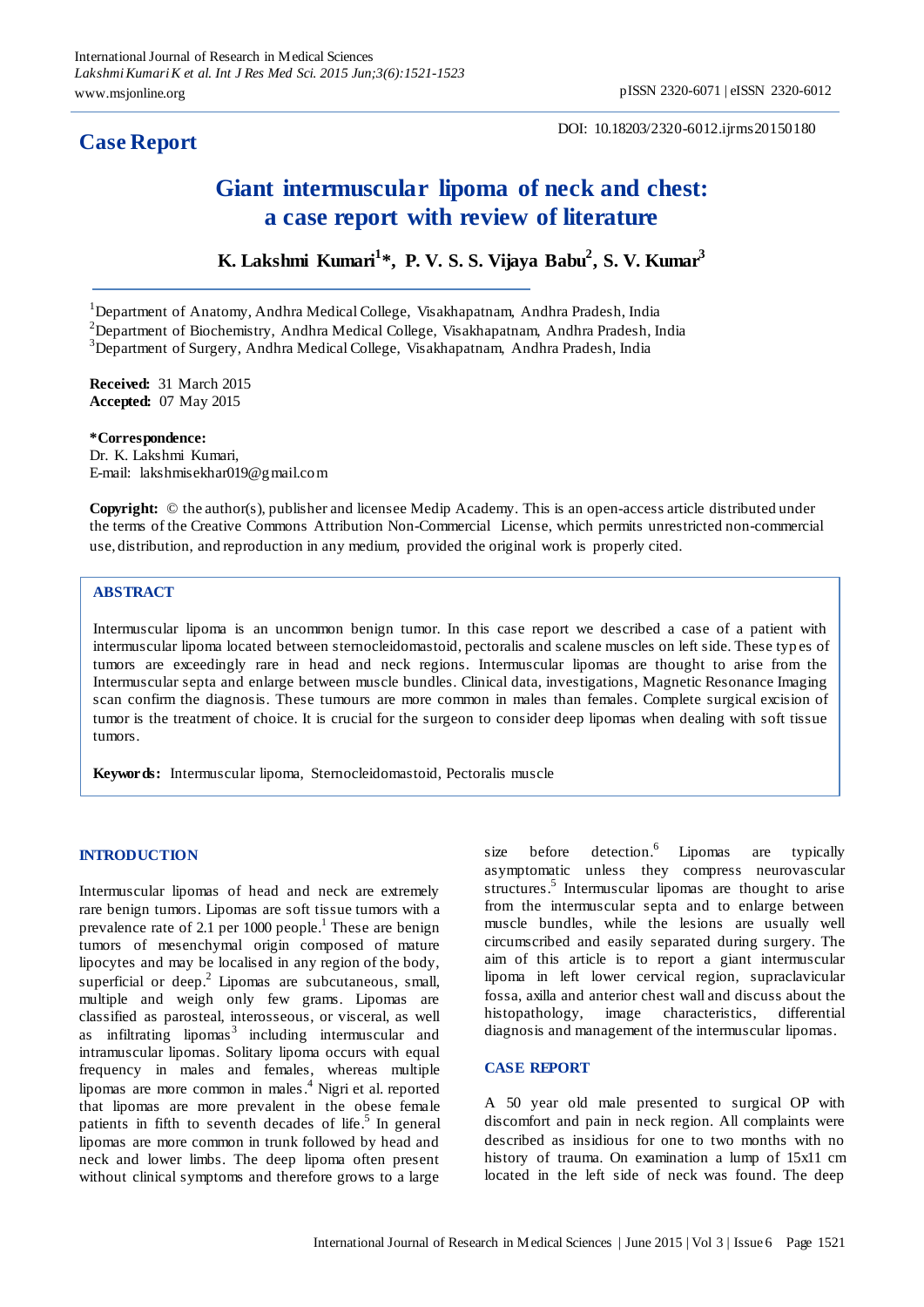seated lump has smooth surface, immobile, firm in consistency and was not pulsatile and no tenderness. The laboratory tests were normal. Ultra sonography examination showed a dark area deep to sternocleidomastoid. However further computed tomography demonstrated 154x132x110 mm sized homogeneously hypodense lesion is seen in left lower cervical region, supraclavicular fossa, axilla and anterior chest wall lying beneath the sternocleidomastoid, pectoralis muscle, superficial to scalene muscles. No evidence of calcific foci or other soft tissue elements are seen within the lesion.



**Figure 1: MRI sagittal section of neck and thorax showing giant mass below sternocleidomastoid and scalene muscles.**



**Figure 2: a) MRI Coronal view of neck and thorax showing involvement of pectoralis major, sternocleidomastoid and scalene muscles. b) Extension of mass into axillary region also. c) No evidence of any mass in other zones.**

During surgery a well circumscribed mass with intact capsule was noted beneath the sternocleidomastoid compressing the surrounding muscles. No vessels and nerves were involved. The mass was removed enbloc.

The histopathological examination showed a giant intermuscular lipoma comprising mature fat cells without the involvement of muscle fibers. There was no evidence of cellular atypia, mitosis or necrosis. The post-operative period was uneventful. A three months follow up was carried out and no recurrence was detected.

#### **DISCUSSION**

Lipomas are commonest benign soft tissue neoplasms described as either superficial or deep.<sup>7</sup> Superficial lipomas are more common than deep lipomas. Our case was described as a deep, unusually large intermuscular lipoma located between sternocleidomastoid, pectoralis muscles and scalene muscles. Intermuscular lipomas are rare, with an incidence of 1.8%. After complete resection there is a 1% recurrence rate compared with a 19% recurrence rate of intramuscular lipoma.<sup>8</sup> Deep lipomas those are either intermuscular or intramuscular have been described as infiltrating lipomas by Terzioglu et al. $<sup>6</sup>$ </sup>

Diagnostic imaging plays an important role in assessing soft tissue masses. Computed tomography may be used to assess soft tissue masses. On CT examination fat has low attenuation that is less than -20 Hounsfield units. Benign lipomas have a homogenous low attenuation on CT. Malignant liposarcoma demonstrate low to intermediate attenuation and often have inhomogeneous appearance. The lipoma in this case appeared lobulated, homogeneously hypodense (20-40 HU) lesion of 154x132x110 mm size. Terzioglu et al.<sup>6</sup> categorized lipomas 10x5x3 cm or greater as giant lipomas and note that tumor of this size should include liposarcoma in the differential diagnosis.

The histopathological report confirmed the absence of lipoblast or significant atypical adipocytes. The presence of these types of cells would raise the concern for liposarcoma. Histologically lipomas resemble normal fat. Whereas liposarcomas have dense areas of collagen bands traversing the mass with associated gelatinous area. 9

Treatment of the deep intermuscular lipoma in this case required complete excision. Indication for complete excision include clinical features such as pain, firmness or irregularity, a tumor that is growing and compressing surrounding muscles, a mass larger than 5 cm in size. Generally intermuscular lipomas have a well-defined capsule. 2,10,11 Giant intermuscular lipomas should be differentiated from liposarcomas, malignant histocytomas, metastatic carcinomas or benign soft tissue lesions, such as hematoma, muscle herniation, cystic hygroma or fibrous myositis.<sup>12,13</sup>